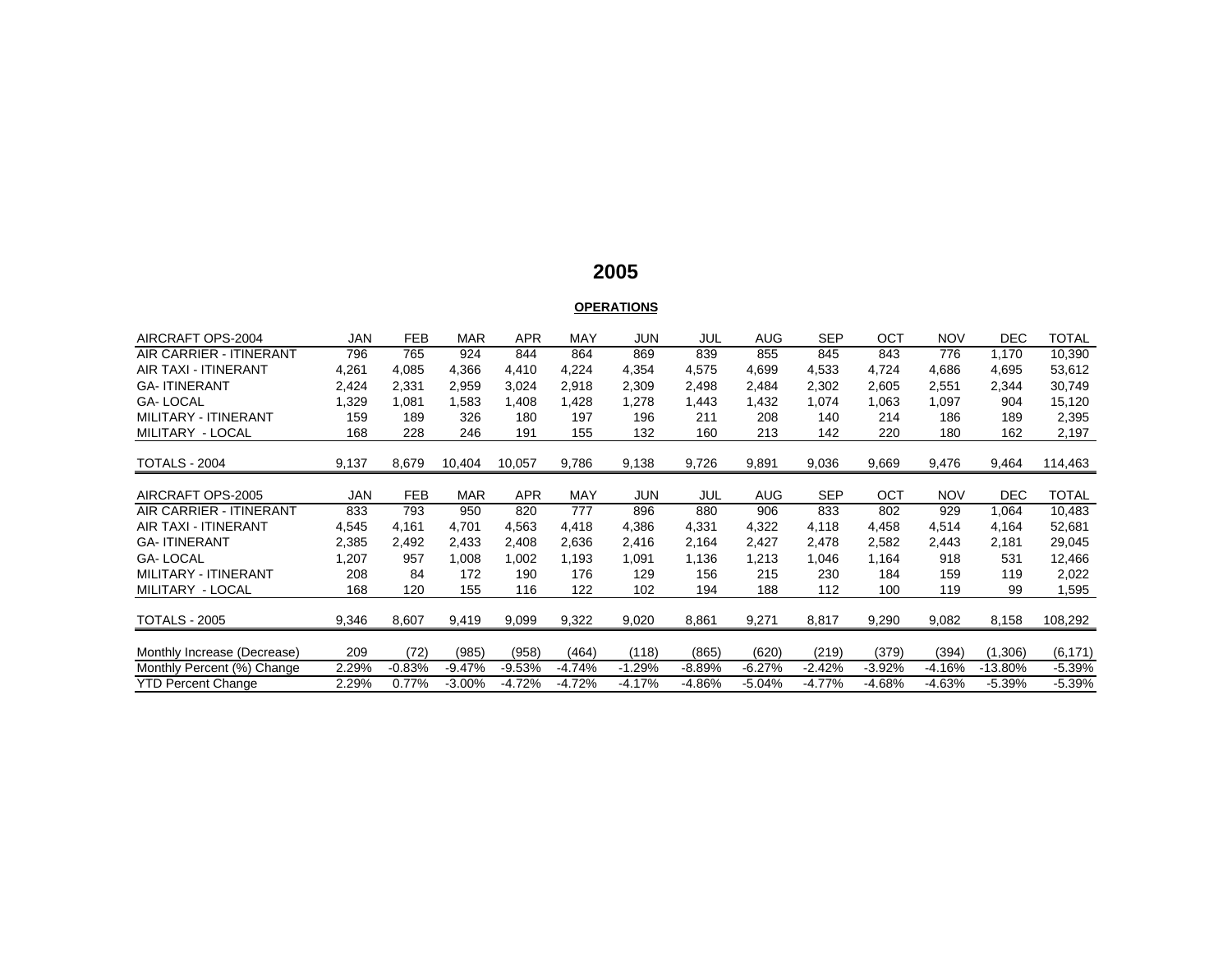#### ENPLANED PASSENGERS

| ENPLANED - 2004          | JAN    | <b>FEB</b> | <b>MAR</b> | APR    | MAY    | JUN    | JUL    | AUG    | <b>SEP</b> | OCT      | <b>NOV</b> | DEC    | TOTAL   |
|--------------------------|--------|------------|------------|--------|--------|--------|--------|--------|------------|----------|------------|--------|---------|
| ACA                      | 2,239  | 2,055      | 2,573      | 2,890  | 2,978  | 3,341  | 2,362  | 2,586  | 2,468      | 1,832    | 0          |        | 25,324  |
| ASA                      | 7.173  | 7.113      | 6,727      | 7,923  | 8,826  | 8,244  | 8,331  | 8,449  | 7,645      | 8,357    | 8,362      | 9,370  | 96,520  |
| UNITED EXPRESS           | 5,392  | 6,634      | 7.306      | 8.451  | 7.930  | 8,089  | 8.641  | 8,252  | 7,697      | 8,092    | 7,426      | 8,157  | 92,067  |
| <b>COMAIR</b>            | 3,361  | 3.045      | 4.464      | 3.468  | 4,848  | 5,651  | 5,365  | 8,383  | 7,522      | 8,889    | 9.787      | 8,902  | 73,685  |
| <b>CONTINENTAL</b>       | 3,522  | 2,509      | 2,845      | 3,307  | 3,274  | 3,486  | 3,763  | 3,398  | 2,969      | 4,014    | 4,001      | 4,229  | 41,317  |
| <b>DELTA</b>             | 5,687  | 5,875      | 6,942      | 7.672  | 8.277  | 8,230  | 8,307  | 8,219  | 7,561      | 9,220    | 8,356      | 8,855  | 93,201  |
| <b>INDEPENDENCE AIR</b>  |        | 0          | 0          |        |        | ,494   | 6.186  | 5.772  | 6,222      | 8.074    | 8.905      | 9.894  | 46,547  |
| <b>NORTHWEST</b>         | 1,222  | 1,338      | 1,951      | 2.833  | 2,625  | 2.973  | 2,858  | 3,038  | 2,728      | 2,714    | 2,852      | 2,286  | 29,418  |
| PIEDMONT                 | 3,305  | 2.279      | 2.299      | 1,568  | 3.448  | 3,054  | 2.486  | .286   | 1.916      | 165      | 1.737      | 2,237  | 25,780  |
| <b>PSA-USAIR EXPRESS</b> | 913    | 560        | 619        | 593    | 631    | 459    | 68     |        | 0          | $\Omega$ | 0          |        | 3,843   |
| CHAUTAUGUA               | 1.107  | 1.428      | .533       | 706    | 616    | 623    | 498    | 498    | 415        | 712      | 812        | 868    | 9,816   |
| MESA                     | 5,373  | 6,016      | 7,582      | 9,164  | 6,484  | 6,644  | 8,601  | 8,802  | 8.169      | 11,636   | 8,979      | 9,137  | 96,587  |
| <b>TOTALS - 2004</b>     | 39,294 | 38,852     | 44,841     | 48,575 | 49.937 | 52,288 | 57.466 | 58,683 | 55,312     | 63.705   | 61.217     | 63,935 | 634.105 |

#### ENPLANED PASSENGERS

| ENPLANED - 2005             | JAN      | <b>FEB</b> | <b>MAR</b> | APR    | MAY    | JUN    | JUL      | AUG    | <b>SEP</b> | OCT      | <b>NOV</b> | <b>DEC</b> | TOTAL   |
|-----------------------------|----------|------------|------------|--------|--------|--------|----------|--------|------------|----------|------------|------------|---------|
| ASA                         | 7,547    | 6,537      | 8,698      | 10.203 | 9,240  | 9.677  | 9.732    | 9.109  | 9,384      | 9,880    | 9,731      | 9.216      | 108,954 |
| <b>AMERICAN EAGLE</b>       |          | 0          |            | 0      | 0      | 0      | 0        | 0      | 0          | 91       | 3,272      | 3,629      | 6,992   |
| UNITED EXPRESS              | 6,815    | 6.781      | 7,904      | 8.763  | 8,179  | 8,991  | 9,023    | 9,379  | 8,696      | 8,738    | 9,263      | 10,392     | 102,924 |
| <b>COMAIR</b>               | 7,686    | 7.100      | 8.678      | 9,391  | 9,183  | 9,217  | 9,217    | 9,286  | 8,546      | 8,948    | 9,039      | 4,212      | 100,503 |
| CONTINENTAL                 | 3,114    | 2.861      | 3.719      | 3.894  | 4.014  | 4.012  | 4.272    | 4.104  | 3,883      | 5.061    | 4.754      | 5.739      | 49.427  |
| <b>DELTA</b>                | 7,978    | 9,373      | 9,878      | 8,661  | 8.414  | 8,414  | 10,274   | 10,326 | 7,521      | 7,452    | 6,734      | 3,231      | 98,256  |
| <b>INDEPENDENCE AIR</b>     | 7,386    | 6,087      | 7,648      | 7.959  | 6,321  | 5,675  | 6,378    | 5,659  | 6,090      | 5,147    | 4,190      | 3,708      | 72,248  |
| <b>NORTHWEST</b>            | 2,006    | 2,280      | 3,104      | 3,446  | 3,311  | 3,038  | 3,216    | 2,825  | 2,764      | 4,088    | 3,421      | 3,984      | 37,483  |
| <b>PIEDMONT</b>             | 1,769    | .560       | 1.117      | 1.061  | 1.076  | 1,098  | 1,041    | 1,016  | 1,233      | 1,188    | 1.116      | 1,203      | 14,478  |
| CHAUTAUGUA                  | 725      | 704        | 863        | 837    | 907    | 830    | 883      | 709    | 718        | 44       | $\Omega$   | $\Omega$   | 7,220   |
| AIR WISCONSIN(USAIR)        | $\Omega$ | 0          | $\Omega$   |        | 0      |        | 0        | 0      | 0          | ,284     | 1,350      | 1,617      | 4,251   |
| <b>MESA/FREEDOM</b>         |          |            | $\Omega$   |        |        | O      | $\Omega$ | 0      | 0          | 785      | 917        | 1,274      | 2,976   |
| <b>MESA</b>                 | 7,078    | 7,912      | 11,717     | 12.693 | 12,877 | 11,675 | 11.412   | 11.544 | 11.480     | 10,306   | 8,751      | 9,468      | 126,913 |
|                             |          |            |            |        |        |        |          |        |            |          |            |            |         |
| <b>TOTALS - 2005</b>        | 52,104   | 51.195     | 63,326     | 66,908 | 63,522 | 62,627 | 65,448   | 63,957 | 60,315     | 63,012   | 62,538     | 57,673     | 732,625 |
|                             |          |            |            |        |        |        |          |        |            |          |            |            |         |
| Monthly Increase (Decrease) | 12,810   | 12,343     | 18.485     | 18.333 | 13.585 | 10,339 | 7.982    | 5,274  | 5,003      | (693)    | 1,321      | (6, 262)   | 98,520  |
| Monthly Percent (%) Change  | 32.60%   | 31.77%     | 41.22%     | 37.74% | 27.20% | 19.77% | 13.89%   | 8.99%  | 9.05%      | $-1.09%$ | 2.16%      | $-9.79%$   | 15.54%  |
| <b>YTD Percent Change</b>   | 32.60%   | 32.19%     | 35.48%     | 36.12% | 34.11% | 31.37% | 28.34%   | 25.43% | 23.39%     | 20.33%   | 18.38%     | 15.54%     | 15.54%  |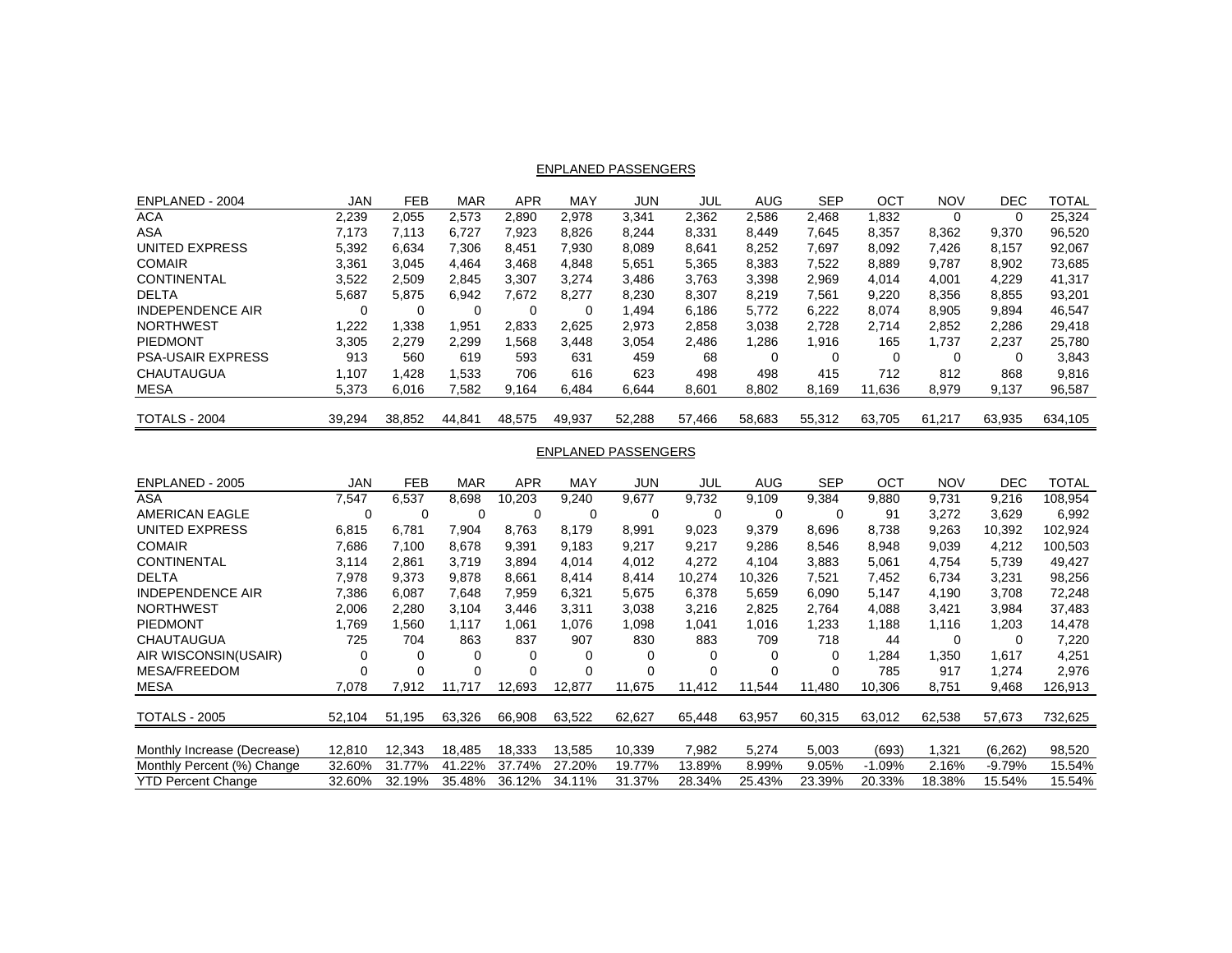#### DEPLANED PASSENGERS

| DEPLANED-2004            | JAN    | <b>FEB</b> | <b>MAR</b> | APR    | MAY    | <b>JUN</b> | JUL    | AUG    | <b>SEP</b> | OCT    | <b>NOV</b> | DEC      | TOTAL   |
|--------------------------|--------|------------|------------|--------|--------|------------|--------|--------|------------|--------|------------|----------|---------|
| ACA                      | 2,239  | 2,087      | 3,007      | 2,868  | 2,680  | 3,281      | 2,235  | 2,579  | 2.114      | 1,946  | 0          |          | 25,036  |
| ASA                      | 7.173  | 7,223      | 6,438      | 7,433  | 8,056  | 7,338      | 7,803  | 7,940  | 7,603      | 8,426  | 8.109      | 8,454    | 91,996  |
| UNITED EXPRESS           | 6,386  | 6.194      | 7.984      | 8.504  | 7.930  | 8,089      | 8,956  | 7,272  | 7,549      | 8,277  | 7,904      | 2.769    | 87,814  |
| <b>COMAIR</b>            | 3,361  | 2,967      | 5,022      | 4,626  | 4,843  | 5,330      | 5,036  | 7,982  | 6,855      | 8,411  | 10,328     | 8.420    | 73,181  |
| <b>CONTINENTAL</b>       | 3,522  | 2,509      | 2,844      | 3,347  | 3,267  | 3,355      | 3,832  | 3,415  | 2,778      | 4,070  | 3,905      | 3,901    | 40,745  |
| <b>DELTA</b>             | 5,687  | 5,567      | 6,391      | 6.375  | 7.000  | 7,693      | 7.175  | 7,202  | 6.709      | 7,957  | 7.177      | 6,630    | 81,563  |
| <b>INDEPENDENCE AIR</b>  |        | 0          | 0          |        |        | .458       | 5.803  | 5.694  | 5,990      | 7.958  | 9,023      | 9.249    | 45,175  |
| <b>NORTHWEST</b>         | 1,222  | 338. ا     | .951       | 2,833  | 2,625  | 2,412      | 2,450  | 2,679  | 2.440      | 2,498  | 2,605      | 2,091    | 27,144  |
| PIEDMONT                 | 2,392  | 1.748      | .889       | 1,721  | 3.294  | 3,003      | 2.492  | 301. ا | 1.713      | 132    | 1.125      | 1,430    | 22.240  |
| <b>PSA-USAIR EXPRESS</b> | 872    | 486        | 513        | 483    | 567    | 369        | 80     |        | 0          | 0      | 0          | $\Omega$ | 3,370   |
| CHAUTAUGUA               | 1.135  | 1.296      | .522       | 671    | 650    | 644        | 498    | 454    | 373        | 810    | 855        | 772      | 9,680   |
| MESA                     | 7,075  | 6,839      | 8,470      | 9,207  | 7.442  | 8,309      | 9,209  | 9,400  | 8,634      | 12,176 | 9,863      | 9,189    | 105,813 |
| <b>TOTALS - 2004</b>     | 41.064 | 38,254     | 46,031     | 48,068 | 48.354 | 51,281     | 55,569 | 55,918 | 52,758     | 62,661 | 60,894     | 52.905   | 613.757 |

#### DEPLANED PASSENGERS

| DEPLANED 2005               | JAN    | <b>FEB</b> | <b>MAR</b> | APR    | MAY    | JUN    | JUL      | AUG    | <b>SEP</b> | OCT    | <b>NOV</b> | DEC    | TOTAL   |
|-----------------------------|--------|------------|------------|--------|--------|--------|----------|--------|------------|--------|------------|--------|---------|
| ASA                         | 8,083  | 8,388      | 9,931      | 10.919 | 10.382 | 11.029 | 11.148   | 10.550 | 9,384      | 11.590 | 11.574     | 8.765  | 121.743 |
| <b>AMERICAN EAGLE</b>       |        | 0          | 0          |        | 0      | 0      | 0        | 0      | 0          | 96     | 3,272      | 3,519  | 6,887   |
| UNITED EXPRESS              | 7,148  | 6,839      | 8.429      | 8.476  | 8,253  | 9,270  | 9,426    | 9,359  | 8,644      | 8,815  | 9,647      | 9,418  | 103,724 |
| <b>COMAIR</b>               | 8,492  | 7.187      | 8,536      | 9.477  | 8,790  | 8,864  | 9,745    | 9,548  | 7,330      | 8,847  | 9,057      | 4,082  | 99,955  |
| CONTINENTAL                 | 3,308  | 2.781      | 3.667      | 3,792  | 3.978  | 4.166  | 4,135    | 4,256  | 4.023      | 5.190  | 4,859      | 5.383  | 49,538  |
| <b>DELTA</b>                | 7,081  | 7,009      | 7,993      | 7,238  | 7,141  | 7,020  | 6,995    | 9,352  | 6,028      | 6,294  | 5,113      | 4,214  | 81,478  |
| <b>INDEPENDENCE AIR</b>     | 7,283  | 6,112      | 7,507      | 8,058  | 6,199  | 5,802  | 6,397    | 5,741  | 5,785      | 5,089  | 4,136      | 3,599  | 71,708  |
| <b>NORTHWEST</b>            | 2,011  | 2,238      | 3,207      | 3.144  | 3,115  | 2,935  | 3,119    | 2,684  | 2,602      | 4,033  | 3,263      | 3,545  | 35,896  |
| <b>PIEDMONT</b>             | 1,269  | .546       | 1.261      | 1,120  | 1,225  | 1,278  | 1.148    | 1,141  | 997        | 902    | 589        | 513    | 12,989  |
| CHAUTAUGUA                  | 873    | 696        | 697        | 863    | 751    | 730    | 677      | 685    | 545        | 44     | $\Omega$   | 0      | 6,561   |
| AIR WISCONSIN(USAIR)        | 0      | 0          | $\Omega$   |        | 0      |        | 0        | 0      | 0          | .691   | 1.600      | 1,280  | 4,571   |
| <b>MESA/FREEDOM</b>         |        |            | $\Omega$   |        |        | O      | $\Omega$ | 0      | 0          | 757    | 967        | 943    | 2,667   |
| <b>MESA</b>                 | 8,746  | 8,086      | 11.764     | 12.799 | 12,885 | 12,592 | 12,206   | 12.452 | 11.841     | 10,385 | 9,399      | 9,436  | 132,591 |
|                             |        |            |            |        |        |        |          |        |            |        |            |        |         |
| <b>TOTALS - 2005</b>        | 54,294 | 50,882     | 62,992     | 65,886 | 62,719 | 63,686 | 64,996   | 65,768 | 57,179     | 63,733 | 63,476     | 54,697 | 730,308 |
|                             |        |            |            |        |        |        |          |        |            |        |            |        |         |
| Monthly Increase (Decrease) | 13,230 | 12.628     | 16.961     | 17.818 | 14.365 | 12.405 | 9,427    | 9,850  | 4.421      | 1.072  | 2,582      | 1.792  | 116,551 |
| Monthly Percent (%) Change  | 32.22% | 33.01%     | 36.85%     | 37.07% | 29.71% | 24.19% | 16.96%   | 17.62% | 8.38%      | 1.71%  | 4.24%      | 3.39%  | 18.99%  |
| <b>YTD Percent Change</b>   | 32.22% | 32.60%     | 34.16%     | 34.97% | 33.82% | 32.01% | 29.47%   | 27.74% | 25.41%     | 22.44% | 20.46%     | 18.99% | 18.99%  |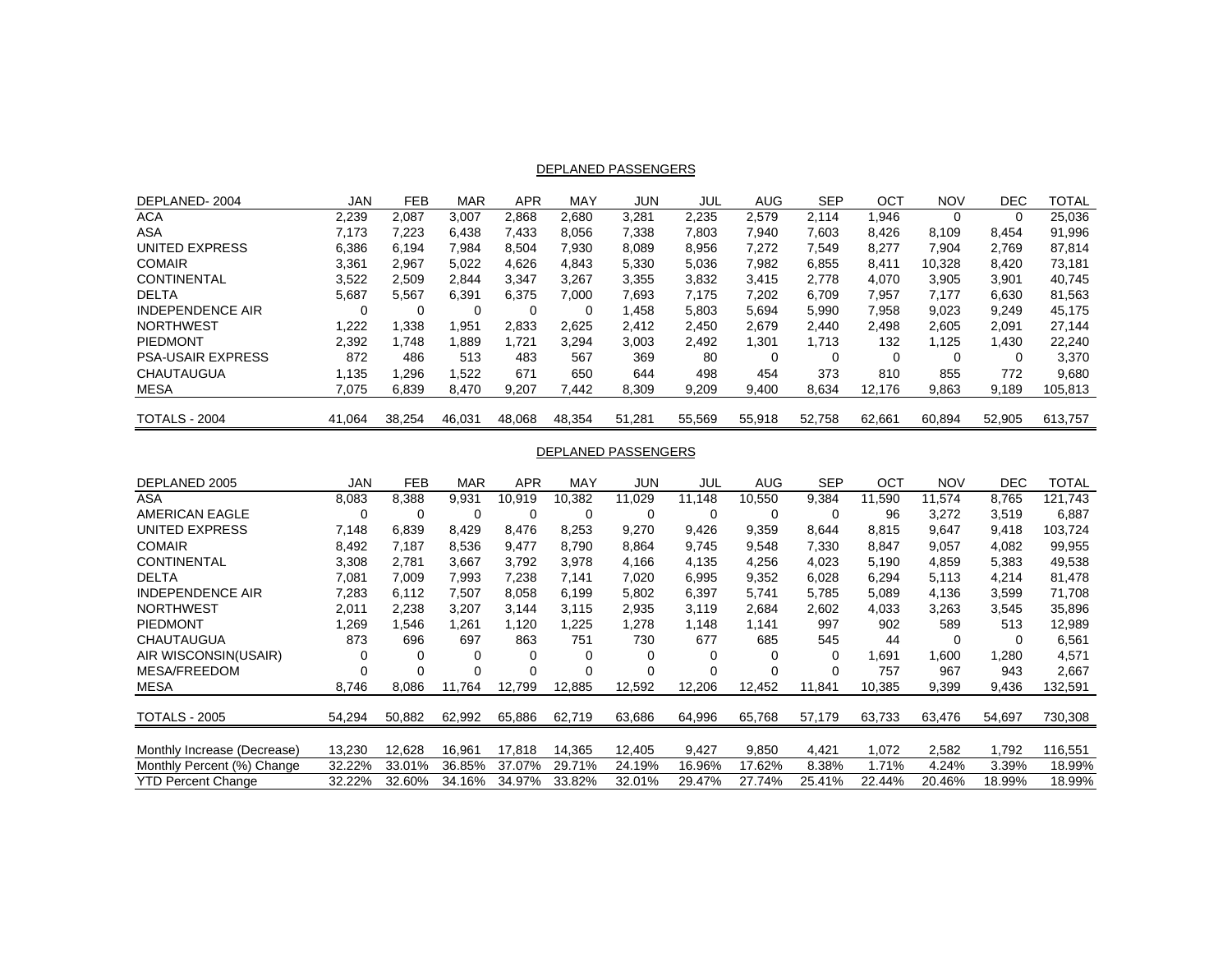#### <u>TOTAL PASSENGERS</u>

| TOTAL PASSENGERS - 2004     | JAN    | <b>FEB</b> | <b>MAR</b> | APR    | MAY    | JUN     | JUL     | AUG     | <b>SEP</b> | OCT      | <b>NOV</b> | DEC      | TOTAL    |
|-----------------------------|--------|------------|------------|--------|--------|---------|---------|---------|------------|----------|------------|----------|----------|
| ACJ                         | 4.478  | 4.142      | 5.580      | 5.758  | 5.658  | 6,622   | 4.597   | 5.165   | 4.582      | 3.778    |            |          | 50,360   |
| ASA                         | 14.346 | 14.336     | 13.165     | 15.356 | 16.882 | 15,582  | 16.134  | 16.389  | 15.248     | 16.783   | 16,471     | 17.824   | 188,516  |
| <b>ACA (United Express)</b> | 11.778 | 12.828     | 15.290     | 16.955 | 15.860 | 16,178  | 17.597  | 15.524  | 15.246     | 16.369   | 15,330     | 10.926   | 179,881  |
| <b>COMAIR</b>               | 6,722  | 6.012      | 9.486      | 8.094  | 9.691  | 10.981  | 10.401  | 16,365  | 14.377     | 17,300   | 20.115     | 17.322   | 146,866  |
| <b>CONTINENTAL</b>          | 7,044  | 5,018      | 5.689      | 6.654  | 6.541  | 6,841   | 7.595   | 6,813   | 5.747      | 8.084    | 7,906      | 8.130    | 82,062   |
| <b>DELTA</b>                | 11.374 | 11.442     | 13.333     | 14.047 | 15.277 | 15,923  | 15.482  | 15.421  | 14.270     | 17.177   | 15,533     | 15.485   | 174,764  |
| <b>INDEPENDENCE AIR</b>     |        | 0          | 0          |        |        | 2.952   | 11.989  | 11.466  | 12.212     | 16.032   | 17.928     | 19.143   | 91,722   |
| <b>NORTHWEST</b>            | 2.444  | 2.676      | 3.902      | 5.666  | 5,250  | 5,385   | 5,308   | 5,717   | 5,168      | 5,212    | 5,457      | 4,377    | 56,562   |
| PIEDMONT                    | 5.697  | 4.027      | 4.188      | 3,289  | 6.742  | 6,057   | 4.978   | 2,587   | 3.629      | 297      | 2.862      | 3,667    | 48,020   |
| <b>PSA-USAIR EXPRESS</b>    | 1.785  | 1.046      | 1.132      | 1.076  | 1.198  | 828     | 148     |         | 0          | $\Omega$ | 0          | $\Omega$ | 7,213    |
| CHAUTAUGUA                  | 2.242  | 2.724      | 3.055      | 1.377  | .266   | .267    | 996     | 952     | 788        | 1.522    | 1.667      | 1.640    | 19.496   |
| <b>MESA</b>                 | 12.448 | 12.855     | 16.052     | 18.371 | 13.926 | 14.953  | 17.810  | 18,202  | 16.803     | 23.812   | 18,842     | 18,326   | 202,400  |
| TOTALS - 2004               | 80.358 | 77.106     | 90,872     | 96,643 | 98.291 | 103,569 | 113.035 | 114,601 | 108,070    | 126.366  | 122.111    | 116.840  | .247.862 |

### TOTAL PASSENGERS

| TOTAL PASSENGERS - 2005     | <b>JAN</b> | <b>FEB</b> | <b>MAR</b> | APR     | MAY     | <b>JUN</b> | JUL      | AUG     | <b>SEP</b> | ОСТ     | <b>NOV</b> | <b>DEC</b> | TOTAL     |
|-----------------------------|------------|------------|------------|---------|---------|------------|----------|---------|------------|---------|------------|------------|-----------|
| ASA                         | 15,630     | 14,925     | 18,629     | 21,122  | 19,622  | 20,706     | 20,880   | 19,659  | 18,768     | 21,470  | 21,305     | 17,981     | 230,697   |
| <b>AMERICAN EAGLE</b>       |            | 0          | 0          |         | 0       |            | $\Omega$ | 0       | 0          | 187     | 6,544      | 7,148      | 13,879    |
| UNITED EXPRESS              | 13.963     | 13,620     | 16,333     | 17.239  | 16,432  | 18,261     | 18.449   | 18.738  | 17.340     | 17,553  | 18,910     | 19,810     | 206,648   |
| <b>COMAIR</b>               | 16.178     | 14,287     | 17.214     | 18.868  | 17.973  | 18,081     | 18,962   | 18,834  | 15,876     | 17.795  | 18,096     | 8,294      | 200,458   |
| <b>CONTINENTAL</b>          | 6,422      | 5,642      | 7.386      | 7.686   | 7.992   | 8,178      | 8.407    | 8,360   | 7,906      | 10.251  | 9,613      | 11.122     | 98,965    |
| <b>DELTA</b>                | 15.059     | 16.382     | 17,871     | 15.899  | 15.555  | 15,434     | 17.269   | 19.678  | 13,549     | 13.746  | 11.847     | 7,445      | 179,734   |
| <b>INDEPENDENCE AIR</b>     | 14,669     | 12.199     | 15.155     | 16.017  | 12,520  | 11,477     | 12.775   | 11,400  | 11,875     | 10.236  | 8,326      | 7,307      | 143,956   |
| <b>NORTHWEST</b>            | 4,017      | 4,518      | 6,311      | 6,590   | 6,426   | 5,973      | 6,335    | 5,509   | 5,366      | 8,121   | 6,684      | 7,529      | 73,379    |
| <b>PIEDMONT</b>             | 3,038      | 3,106      | 2,378      | 2,181   | 2,301   | 2,376      | 2,189    | 2,157   | 2,230      | 2,090   | 1.705      | 1.716      | 27,467    |
| <b>CHAUTAUGUA</b>           | 1,598      | 400. ا     | 560, ا     | 1,700   | 1,658   | 1,560      | 1,560    | 394. ا  | 1,263      | 88      | $\Omega$   | $\Omega$   | 13,781    |
| AIR WISCONSIN(USAIR)        | 0          |            | 0          |         | 0       |            | $\Omega$ | 0       | 0          | 2.975   | 2,950      | 2.897      | 8,822     |
| <b>MESA/FREEDOM</b>         |            |            | 0          |         |         |            |          | 0       | 0          | 1.542   | 1.884      | 2.217      | 5,643     |
| <b>MESA</b>                 | 15.824     | 15.998     | 23.481     | 25.492  | 25,762  | 24,267     | 23,618   | 23.996  | 23,321     | 20.691  | 18.150     | 18,904     | 259,504   |
|                             |            |            |            |         |         |            |          |         |            |         |            |            |           |
| <b>TOTALS - 2005</b>        | 106.398    | 102.077    | 126.318    | 132.794 | 126,241 | 126,313    | 130.444  | 129,725 | 117,494    | 126.745 | 126.014    | 112.370    | 1,462,933 |
|                             |            |            |            |         |         |            |          |         |            |         |            |            |           |
| Monthly Increase (Decrease) | 26,040     | 24,971     | 35.446     | 36.151  | 27,950  | 22,744     | 17.409   | 15.124  | 9,424      | 379     | 3,903      | (4, 470)   | 215,071   |
| Monthly Percent (%) Change  | 32.40%     | 32.39%     | 39.01%     | 37.41%  | 28.44%  | 21.96%     | 15.40%   | 13.20%  | 8.72%      | 0.30%   | 3.20%      | $-3.83%$   | 17.24%    |
| <b>YTD Percent Change</b>   | 32.40%     | 32.40%     | 34.81%     | 35.54%  | 33.97%  | 31.69%     | 28.90%   | 26.58%  | 24.39%     | 21.37%  | 19.41%     | 17.24%     | 17.24%    |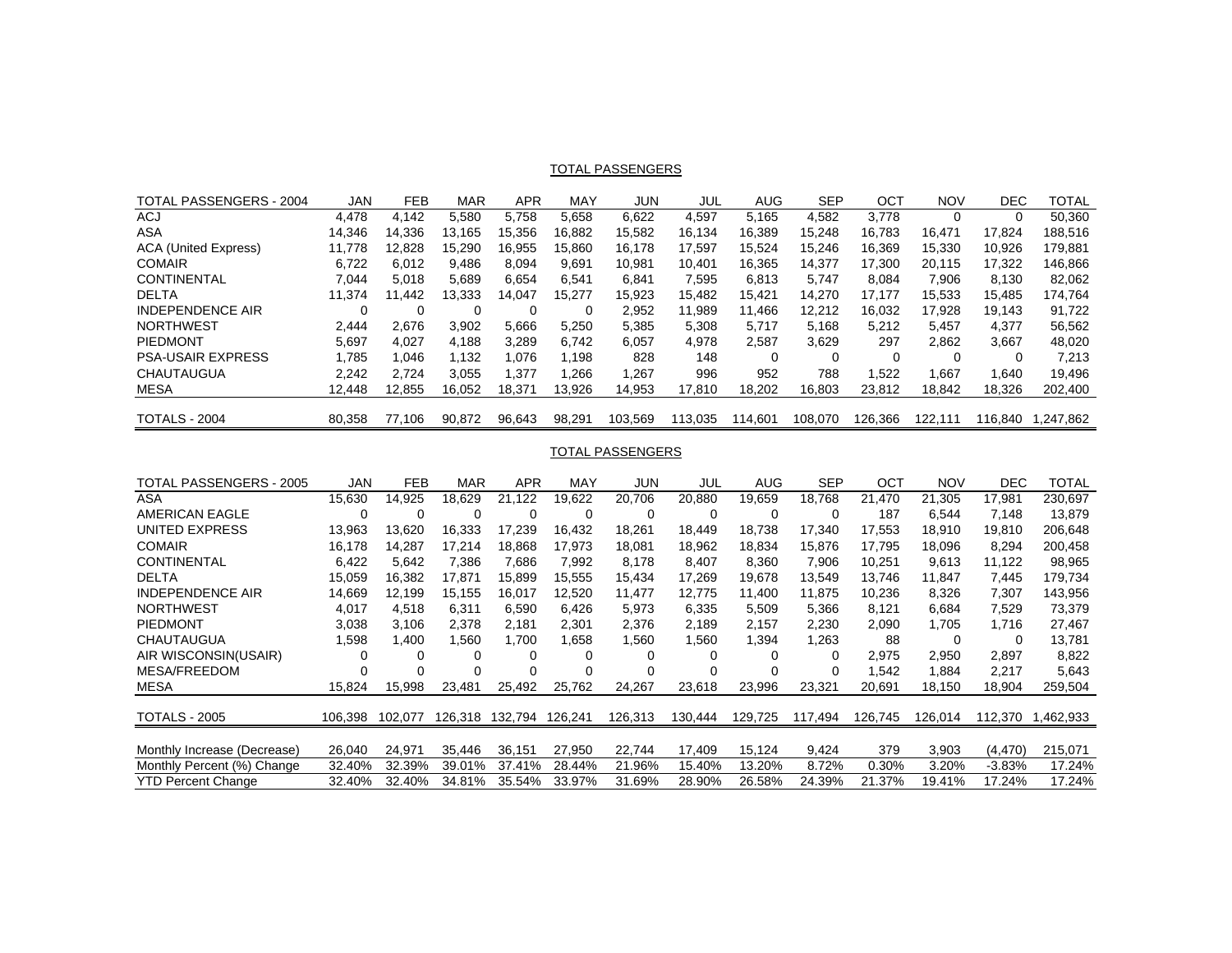| AIR MAIL |
|----------|
|----------|

| AIR MAIL ENPLANED (TONS) - | JAN | FEB | <b>MAR</b> | APR        | MAY        | JUN | JUL | AUG | SEP | OCT | <b>NOV</b> | DEC | TOTAL |
|----------------------------|-----|-----|------------|------------|------------|-----|-----|-----|-----|-----|------------|-----|-------|
| <b>DELTA</b>               |     |     |            |            |            |     |     |     |     | 10  |            |     | 99    |
| <b>TOTALS - 2005</b>       |     |     |            |            |            |     |     |     |     | 10  |            |     | 99    |
|                            |     |     |            |            |            |     |     |     |     |     |            |     |       |
| AIR MAIL DEPLANED (TONS) - | JAN | FEB | <b>MAR</b> | <b>APR</b> | <b>MAY</b> | JUN | JUL | AUG | SEP | ост | <b>NOV</b> | DEC | TOTAL |
| <b>DELTA</b>               | 82  | 40  | 17         |            |            |     |     |     |     |     |            |     | 197   |
| <b>TOTALS - 2005</b>       | 82  | 40  | 17         |            |            |     |     |     |     |     |            |     | 197   |
|                            |     |     |            |            |            |     |     |     |     |     |            |     |       |

#### AIR CARGO

| AIR CARGO ENPLANED (TON:  | JAN        | <b>FEB</b> | <b>MAR</b> | APR        | MAY        | JUN        | JUL   | <b>AUG</b> | <b>SEP</b> | ОСТ   | <b>NOV</b> | <b>DEC</b> | TOTAL        |
|---------------------------|------------|------------|------------|------------|------------|------------|-------|------------|------------|-------|------------|------------|--------------|
| ABX AIR                   | 48         | 57         | 68         | 78         | 96         | 108        | 121   | 137        | 160        | 158   | 175        | 240        | ,446         |
| <b>BANKAIR</b>            | 5          | 5          | 5          | 5          | 4          | 5          | 5     | 5          | 5          | 5     |            |            | 57           |
| <b>DELTA</b>              |            | 6          |            |            |            |            |       | 0          |            |       |            |            | 19           |
| <b>FEDERAL EXPRESS</b>    | 794        | 742        | 828        | 804        | 727        | 781        | 743   | 801        | 878        | 767   | 759        | 789        | 9,413        |
| <b>MOUNTAIN AIR CARGO</b> | 53         | 58         | 60         | 57         | 54         | 59         | 39    | 64         | 5          | 52    | 54         | 59         | 614          |
| UNITED PARCEL SERVICE     | 4,379      | 3.766      | 4,548      | 4.174      | 3,934      | 4,615      | 3,585 | 4,538      | 4,072      | 3.754 | 4,230      | 4,624      | 50,219       |
| <b>TOTALS - 2005</b>      | 5,288      | 4,634      | 5,510      | 5,118      | 4,816      | 5,568      | 4,493 | 5,545      | 5,120      | 4,736 | 5,222      | 5,718      | 61,768       |
| AIR CARGO DEPLANED (TON:  | <b>JAN</b> | <b>FEB</b> | <b>MAR</b> | <b>APR</b> | <b>MAY</b> | <b>JUN</b> | JUL   | <b>AUG</b> | <b>SEP</b> | OCT   | <b>NOV</b> | <b>DEC</b> | <b>TOTAL</b> |
| <b>ABX AIR</b>            | 97         | 106        | 116        | 110        | 104        | 117        | 25    | 181        | 198        | 206   | 232        | 329        | 1,821        |
| <b>BANKAIR</b>            |            | 5          | 6          | 5          | 5          | 6          | 5     | 5          | 5          |       |            |            | 60           |
| <b>DELTA</b>              | 26         | 28         | 20         | 8          | 12         | 10         | 9     | 10         | 10         | 12    | 9          |            | 158          |
| <b>FEDERAL EXPRESS</b>    | 886        | 902        | 936        | 825        | 806        | 846        | 825   | 899        | 843        | 806   | 804        | 870        | 10,248       |
| <b>MOUNTAIN AIR CARGO</b> | 34         | 35         | 45         | 48         | 43         | 47         | 60    | 48         | 40         | 42    | 44         | 44         | 530          |
| UNITED PARCEL SERVICE     | 4,066      | 4,012      | 4,701      | 4,032      | 4,116      | 4,441      | 3,529 | 4,384      | 4,303      | 3,894 | 4,217      | 4,301      | 49,996       |
| <b>TOTALS - 2005</b>      | 5,114      | 5,088      | 5,824      | 5,028      | 5,086      | 5,467      | 4,453 | 5,527      | 5,399      | 4,965 | 5,310      | 5,552      | 62,813       |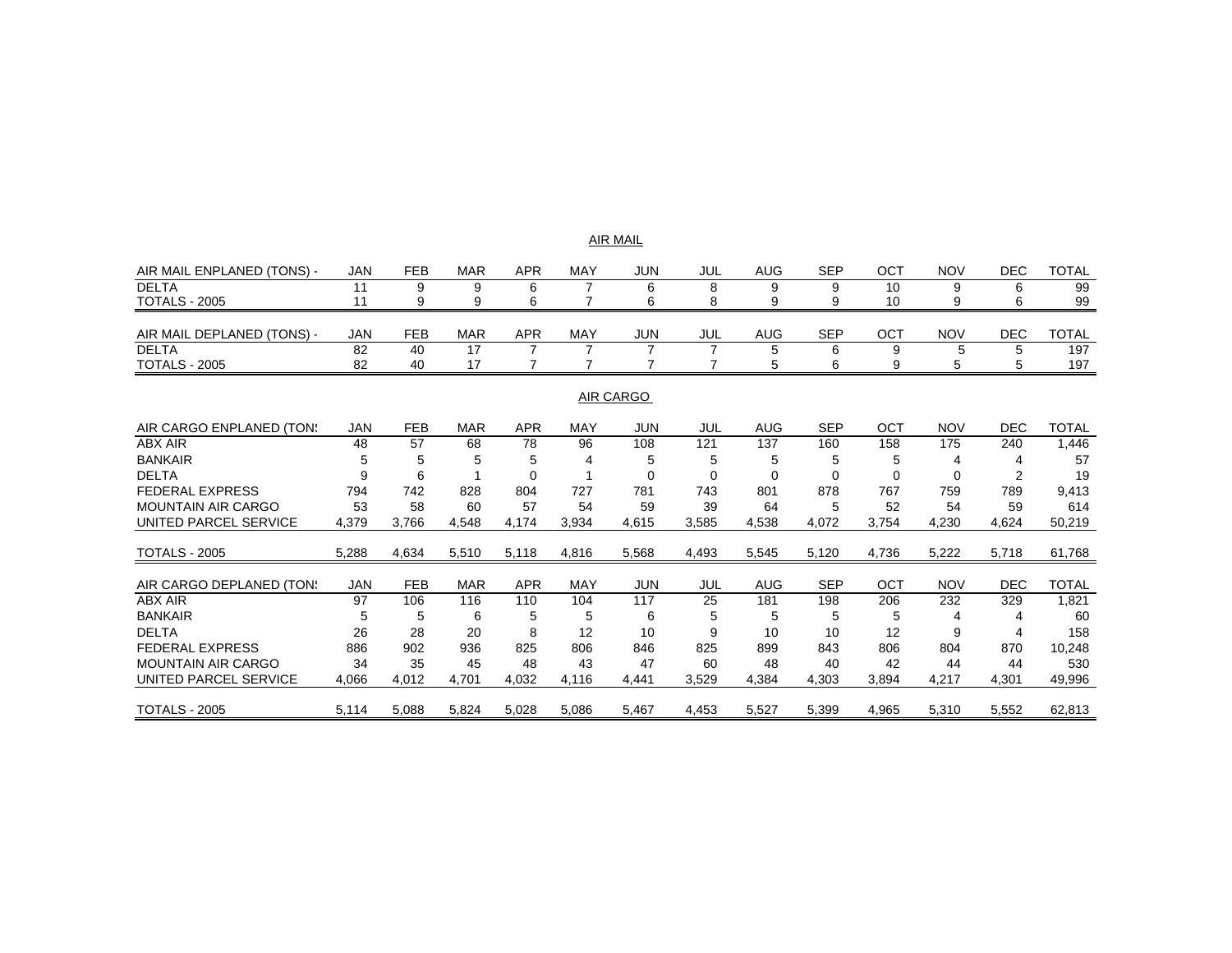#### FLIGHTS

| JAN   | <b>FEB</b> | <b>MAR</b> | <b>APR</b> | <b>MAY</b> | <b>JUN</b> | JUL   | <b>AUG</b> | <b>SEP</b> | OCT   | <b>NOV</b>   | <b>DEC</b> | TOTAL  |
|-------|------------|------------|------------|------------|------------|-------|------------|------------|-------|--------------|------------|--------|
| 134   | 135        | 138        | 137        | 131        | 133        | 135   | 106        | 104        | 93    | $\Omega$     | $\Omega$   | 1,246  |
| 240   | 227        | 227        | 238        | 243        | 233        | 240   | 245        | 232        | 241   | 325          | 266        | 2,957  |
| 224   | 227        | 212        | 234        | 224        | 241        | 240   | 204        | 204        | 215   | 203          | 207        | 2,635  |
| 192   | 168        | 178        | 204        | 210        | 205        | 227   | 236        | 219        | 270   | 291          | 263        | 2,663  |
| 103   | 103        | 104        | 104        | 110        | 113        | 110   | 115        | 107        | 114   | 110          | 113        | 1,306  |
| 104   | 115        | 122        | 116        | 121        | 122        | 113   | 117        | 111        | 116   | 105          | 114        | 1,376  |
| 0     | 0          | 0          | 0          | 0          | 42         | 214   | 215        | 207        | 255   | 326          | 330        | 589. ا |
| 62    | 58         | 62         | 87         | 90         | 89         | 85    | 89         | 88         | 89    | 86           | 73         | 958    |
| 88    | 80         | 68         | 51         | 91         | 84         | 83    | 50         | 59         | 4     | 44           | 60         | 762    |
| 52    | 35         | 32         | 26         | 29         | 17         | 3     | $\Omega$   | 0          | 0     | <sup>0</sup> | $\Omega$   | 194    |
| 60    | 58         | 62         | 33         | 32         | 29         | 31    | 30         | 26         | 31    | 30           | 31         | 453    |
| 321   | 301        | 319        | 314        | 248        | 243        | 290   | 313        | 293        | 387   | 295          | 283        | 3,607  |
| 51    | 40         | 45         | 44         | 42         | 43         | 44    | 42         | 42         | 44    | 40           | 44         | 521    |
| 50    | 53         |            | 56         | 49         | 56         | 53    | 57         | 34         | 35    | 26           | 39         | 565    |
| 22    | 24         | 26         | 22         | 25         | 23         | 22    | 24         | 24         | 24    | 22           | 47         | 305    |
| 60    | 67         | 54         | 74         | 72         | 72         | 76    | 77         | 71         | 73    | 69           | 79         | 844    |
| 192   | 190        | 230        | 224        | 202        | 205        | 204   | 203        | 218        | 201   | 263          | 637        | 2,969  |
| 1,955 | 1,881      | 1,936      | 1,964      | 1.919      | 1,950      | 2,170 | 2,123      | 2,039      | 2,192 | 2,235        | 2,586      | 24,950 |
|       |            |            | 57         |            |            |       |            |            |       |              |            |        |

FLIGHTS

| <b>MONTHLY FLIGHTS -2005</b> | JAN   | <b>FEB</b> | <b>MAR</b> | APR   | <b>MAY</b> | <b>JUN</b> | JUL   | <b>AUG</b> | <b>SEP</b> | OCT   | <b>NOV</b> | <b>DEC</b> | <b>TOTAL</b> |
|------------------------------|-------|------------|------------|-------|------------|------------|-------|------------|------------|-------|------------|------------|--------------|
| ASA                          | 256   | 243        | 251        | 292   | 275        | 264        | 275   | 265        | 264        | 243   | 273        | 230        | 3,131        |
| <b>AMERICAN EAGLE</b>        | 0     | 0          | 0          | 0     | 0          | 0          | 0     | $\Omega$   | 0          | 4     | 89         | 93         | 186          |
| UNITED EXPRESS               | 194   | 191        | 212        | 208   | 208        | 209        | 204   | 210        | 207        | 207   | 227        | 231        | 2,508        |
| <b>COMAIR</b>                | 317   | 246        | 267        | 267   | 272        | 256        | 262   | 266        | 240        | 273   | 260        | 92         | 3,018        |
| <b>CONTINENTAL</b>           | 104   | 90         | 114        | 110   | 114        | 112        | 114   | 115        | 110        | 154   | 154        | 165        | 1,456        |
| <b>DELTA</b>                 | 111   | 115        | 113        | 94    | 96         | 91         | 107   | 105        | 64         | 68    | 61         | 21         | 1,046        |
| <b>INDEPENDENCE AIR</b>      | 338   | 225        | 243        | 239   | 185        | 173        | 178   | 174        | 163        | 149   | 114        | 101        | 2,282        |
| <b>NORTHWEST</b>             | 77    | 79         | 92         | 89    | 88         | 89         | 90    | 85         | 82         | 136   | 110        | 115        | 1,132        |
| <b>PIEDMONT</b>              | 55    | 49         | 33         | 26    | 29         | 30         | 30    | 32         | 34         | 36    | 34         | 41         | 429          |
| <b>CHAUTAUGUA</b>            | 31    | 28         | 30         | 30    | 31         | 30         | 32    | 31         | 29         |       |            | $\Omega$   | 273          |
| AIR WISCONSIN(USAIR)         | 0     | 0          | 0          |       |            | 0          | 0     | $\Omega$   | 0          | 51    | 57         | 53         | 161          |
| <b>MESA/FREEDOM</b>          | 0     | 0          | $\Omega$   | 0     | 0          | 0          | 0     | $\Omega$   | $\Omega$   | 30    | 30         | 30         | 90           |
| <b>MESA</b>                  | 274   | 282        | 359        | 356   | 361        | 344        | 345   | 361        | 335        | 302   | 269        | 262        | 3,850        |
| <b>ABX AIR</b>               | 40    | 40         | 47         | 44    | 41         | 43         | 27    | 22         | 22         | 23    | 27         | 44         | 420          |
| <b>BANKAIR</b>               | 30    | 30         | 38         | 34    | 32         | 36         | 32    | 36         | 34         | 30    | 30         | 34         | 396          |
| <b>FEDERAL EXPRESS</b>       | 38    | 39         | 42         | 42    | 38         | 40         | 38    | 40         | 43         | 37    | 41         | 42         | 480          |
| <b>MOUNTAIN AIR CARGO</b>    | 72    | 69         | 81         | 77    | 71         | 78         | 69    | 76         | 65         | 74    | 73         | 78         | 883          |
| UNITED PARCEL SERVICE        | 202   | 196        | 249        | 212   | 200        | 234        | 200   | 230        | 189        | 189   | 203        | 307        | 2,611        |
| <b>TOTALS - 2005</b>         | 2,139 | 1,922      | 2,171      | 2,120 | 2,041      | 2,029      | 2,003 | 2,048      | .881       | 2,007 | 2,052      | 1,939      | 24,352       |